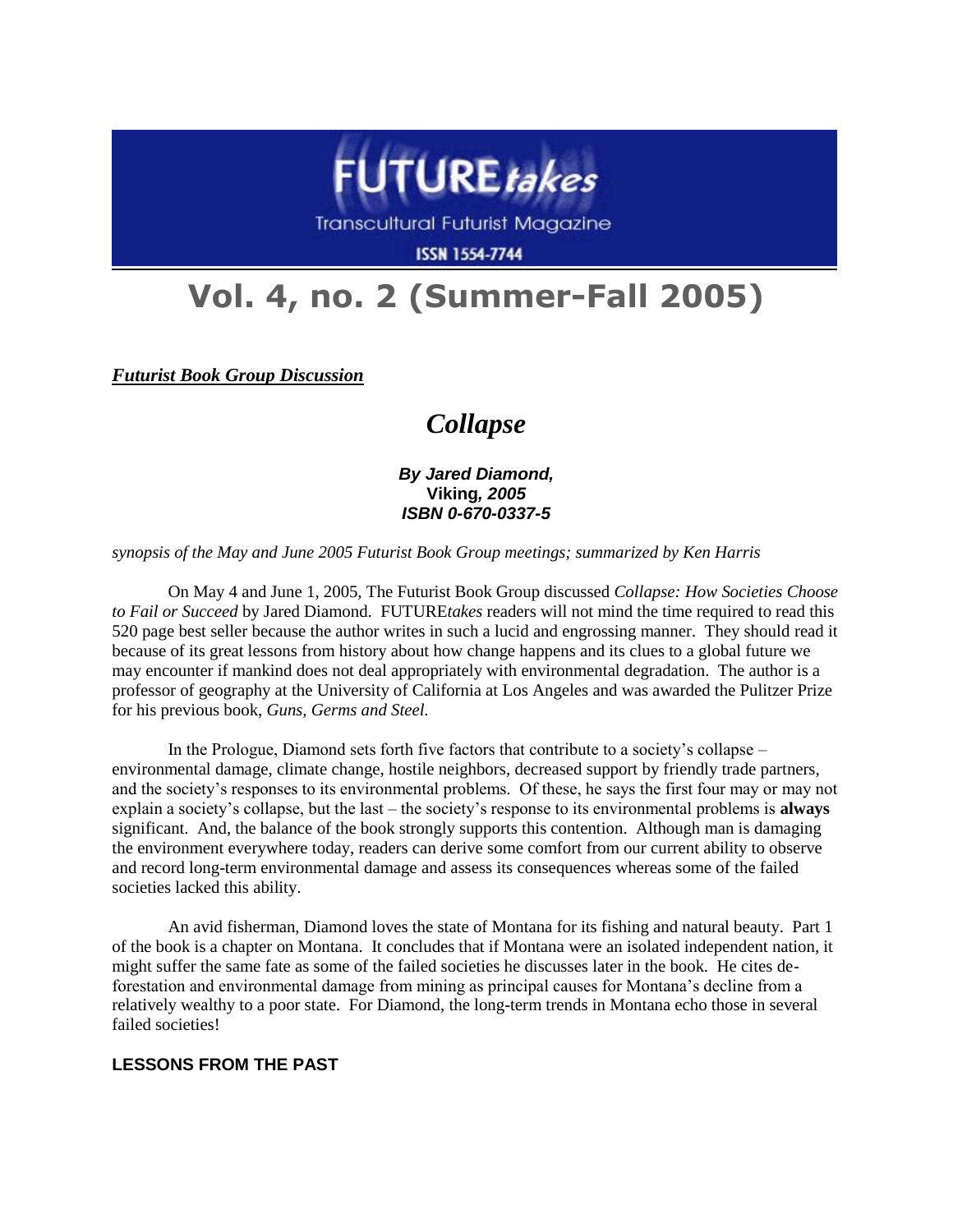Part II, Past Societies discusses the failures of societies on Easter and Pitcairn and Henderson Islands, the Anasazi and their neighbors, the Maya, and the Viking Norse on Greenland in contrast with the successes of the New Guinea highlands peoples and the Japanese. Diamond attributes the failure of Easter Island society principally to deforestation. Deforestation caused the islanders to lose raw materials and wild-caught foods and to incur decreased crop yields. The loss of wood from native tree species meant, among other things, that Easter Islanders lost the ability to build seagoing canoes that allowed them to hunt porpoises and deep water fish, their previous main sources of protein and, even more important, without seagoing canoes the islanders had no way to escape when life on Easter Island was no longer viable. Diamond says, "Easter's isolation makes it the clearest example of a Society that destroyed itself by overexploiting its own resources."

Diamond concludes the main cause of the failure of the Pitcairn and Henderson Island societies was the breakdown of an environmentally damaged trading partner. Environmental damage was also a contributing factor, but climate change and enemies were not. The island of Mangareva was largely selfsufficient in the necessities of Polynesian life except that it lacked high quality stone, but Pitcairn was able to export stone to Mangareva and Henderson. Henderson could export foods like live sea turtles to Pitcairn and Mangareva. Hence a flourishing trade developed among the three islands with export of many goods from Mangareva being critical to maintaining societies on Pitcairn and Henderson. This trade pattern disappeared when overpopulation and deforestation deprived the people of Mangareva of the ability to build seagoing canoes, and eventually the populations of Pitcairn and Henderson disappeared when they no longer had the lifeline available to them.

According to Diamond, four of the five factors that can cause societal collapse caused the collapse of the Anasazi societies of the American southwest, which have been archeologically studied at Chaco Canyon in New Mexico – human environmental impacts, especially deforestation and arroyo cutting, climate change, internal trade, and the society's response to environmental problems. Different Anasazi groups supported each other with extensive internal trade in food, timber, pottery, stone and luxury goods and became highly interdependent, but this also made the society more vulnerable to collapse. Of the five contributory factors, only hostile enemies did not play a role. Interestingly, Diamond observes that Anasazi society survived for 600 years – longer than people of European descent have lived in the Americas. He says, "Over the course of six centuries, the human population of Chaco Canyon grew, its demands on the environment grew, its environmental resources declined, and people came to be living increasingly close to what the environment could support. That was the *ultimate* cause of abandonment. The proximate cause, the proverbial last straw that broke the camel's back, was the drought that finally pushed Chacoans over the edge, a drought that a society living at a lower population density could have survived."

In succeeding chapters, Diamond applies similar reasoning to the Maya civilization, the six Viking colonies on the North Atlantic Islands, and Norse Greenland. The author attributes the decline of Maya civilization to 5 principal factors. First there was a classic Malthusian overpopulation crisis in which population growth outstripped available resources. Second, deforestation and hillside erosion caused a decrease in the amount of useable farmland when more farmland was needed. Third, more and more Mayans fought each other over dwindling resources. Fourth was droughts caused by climate change. At first, the Mayans could move from areas affected by drought to unaffected areas, but, as the population increased, there were ever fewer unoccupied areas to which they could move. Finally, no one Maya city could consolidate control over the entire region, so kings and nobles continually fought with each other for short-term gain while endangering the long-term interest of the people.

Diamond concludes Part 2 with accounts of how two small-scale societies, New Guinea and Tikopia Island, and one large society, Japan, have succeeded in living sustainably for thousands of years. Diamond attributes the success of Tikopia to its small size, the people's cooperative use of farmland and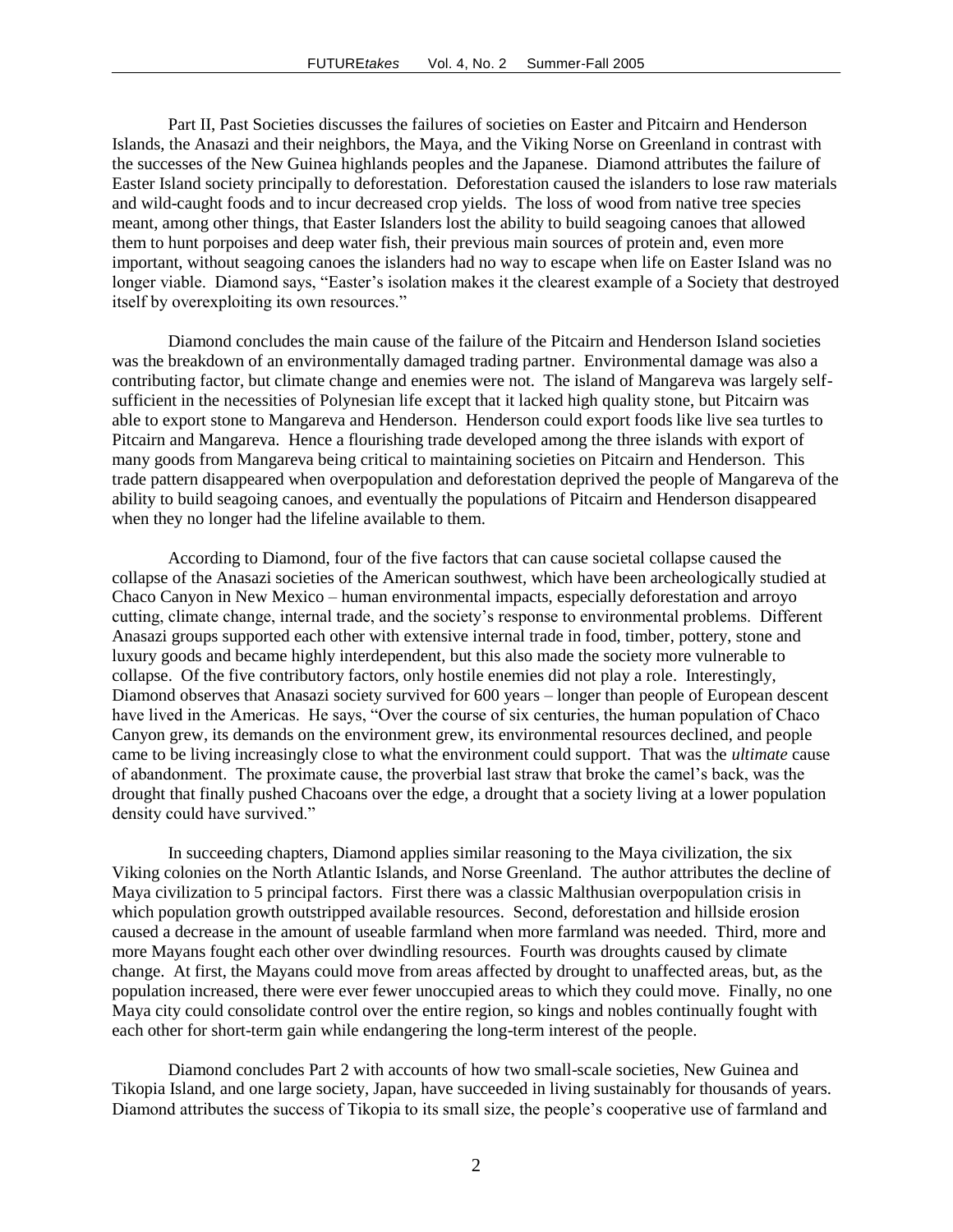places to fish, and collective decision-making. After a great fire of 1657, successive Japanese shoguns invoked Confucian principles to limit consumption in contrast to the overconsumption and deforestation, which had taken place previously. Increased reliance on seafood lessened the pressure on farming. Near zero population growth was achieved. Beginning in the late  $17<sup>th</sup>$  century, coal was used as a fuel instead of wood, and an elaborate system of woodland management was in place by 1700. Japan gradually developed plantation forestry.

#### **MODERN SOCIETIES**

Continuing his explanations of successes and failures in a unified theme, Diamond discusses failures and sustainability problems of modern societies – Rwanda, the Dominican Republic and Haiti, Australia and China – in Part 3. In the case of China, Diamond begins his chapter with a familiar recital of China's environmental problems –air pollution, biodiversity loss, cropland loss, disappearing wetlands, soil erosion, water pollution and shortages, etc. He notes that these Chinese problems are also world problems because of China's size, population and area. Moreover, as others such as Lester Brown have observed, China's adverse environmental impact will be even greater if it succeeds in achieving first world living standards. The number of Chinese households has been growing at 3.5% a year compared to population growth of only 1.3% per year because of a sharp decline in the number of people per household. Also environmentally significant is the rapid urbanization of China. Exchange between China and the rest of the world, asserts Diamond, damages both the Chinese environment and the rest of the world's environment. Some first world countries pay China to take their garbage. Some first-world countries have transferred polluting industries to China. China is also now the world's largest producer and consumer of gaseous ozone producing substances. By being largely de-forested itself, China exports de-forestation to the rest of the world by importing huge amounts of timber.

In Australia, observes Diamond, one major area of environmental concern is the low productivity of its soil. Soil nutrients became quickly exhausted so that chemical fertilizers soon had to be added to the soil, and more land than in other first world countries has to be cultivated to obtain equivalent crop yields. The low Australian soil productivity has also made tree growth rates in Australia low compared to those in other timber producing countries. Moreover, because relatively small amounts of soil nutrients drain into Australia's rivers and coastal waterways, Australia's fisheries are not especially productive. In addition, Australia's soils have a high salt content.

Another difficult and better- known Australian environmental problem is a lack of water. Much of the country is desert and useless for agriculture. Moreover, its rainfall is unpredictable. The one exception is Australia's southwestern wheat belt, where until recently winter rains allowed a successful wheat crop almost every year. Even there, global climate change has been making the winter rains even less predictable.

Besides environmental fragility, Australia suffers from "the tyranny of distance." That is, its long distance from export markets make only low-bulk, high-value items like steel, minerals and wool the only ones that are economical for export. A tyranny of distance also exists within Australia because it is so sparsely populated. Its area is as large as the lower 48 US states but its population is only 1/14 as large. Thus within Australia there are only large cities and villages of a few hundred people – the former able to survive drought because of the ability to integrate the economy over a large catchment area, the latter able to survive it because of a lack of economic activity,.

Like the Norse settlers of Iceland and Greenland, the English settlers of Australia caused many of Australia's environmental problems by importing cultural mores that were successful in Europe but illsuited to local Australian conditions, most especially raising sheep to produce both wool and meat and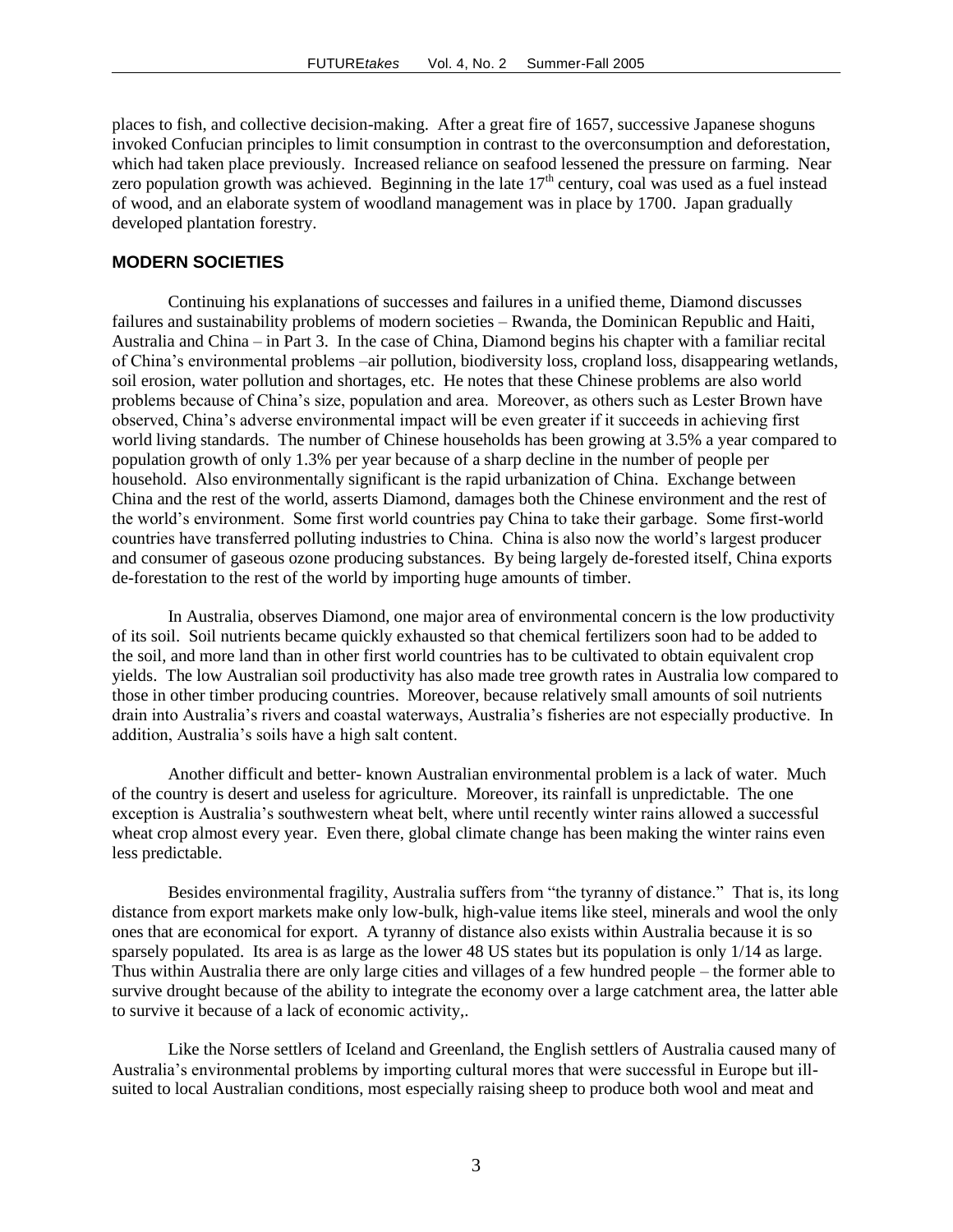importing foxes and rabbits to permit the settlers to carry on English hunting practices. Only in the last quarter century has Australia begun to see itself as an Asian rather than a British country.

What signs of hope does Diamond see for a brighter Australian future? One is that Australian farmers are starting to realize that past farming methods cannot be sustained. Another is the many private initiatives throughout the country that are seeking to restore the land. In addition, economists are beginning to ask whether Australia would be better off by dismantling much of its agricultural enterprise.

### **WHAT'S YOUR EXCUSE TO FAIL?**

In Part 4, Diamond sets forth some practical lessons from the experience of the past and modern societies he has studied. These lessons are a "road map" of why societies make bad decisions that can lead to failure:

- 1. Groups may do disastrous things because they failed to anticipate a problem before it arrived or they may have had no prior experience with such problems (e.g., the British introduction of foxes and rabbits into Australia).
- 2. Experience is not a help if a problem happened so long ago it has been forgotten. This is especially important for non-literate societies. Even literate societies forget things. Americans forgot the oil crisis of the 1970s when they began buying SUVs in large numbers.
- 3. Societies can reason by false analogy. The Vikings thought because the soils of Britain and Norway could not be easily blown away the soils of Iceland could not be easily blown away.
- 4. Societies can fail to perceive a problem even after it arrives because:
	- a. The origins of a problem may be imperceptible;
	- b. Managers responsible for solving the problem may not be close to it; or
	- c. It can be a slow trend concealed by broad fluctuations.
- 5. Societies may fail to solve a problem after it has arrived, even if they perceive it, because:
	- a. Some people are powerful enough to continue to benefit by harmful behavior (e.g., recipients of uneconomic agricultural subsidies in the US); or
	- b. No one is responsible for preserving what society as a whole, but no particular individual owns (i.e., the tragedy of the commons) such as when fisheries are overfished.
- 6. Problems may not be solved because of the actions or inactions of self-absorbed kings, chiefs, and politicians.
- 7. Societies may pay excessive attention to religious values.

#### *POINTS FOR THE CLASSROOM (send comments to [forum@futuretakes.org\)](mailto:forum@futuretakes.org):*

o *If countries maintain their usual approaches to climate change and environmental degradation, what are the implications for their relative economic and military status?*